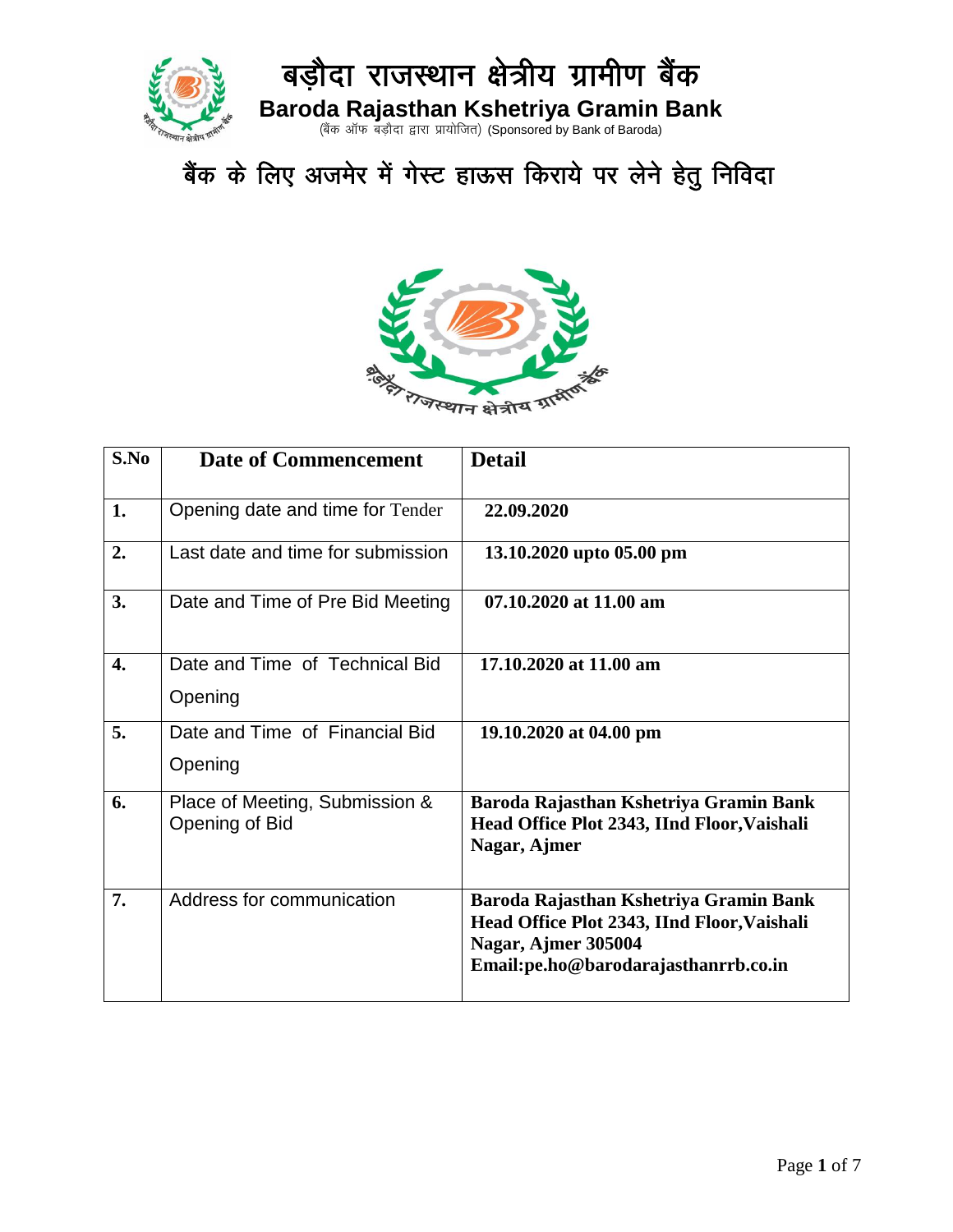

### बड़ौदा राजस्थान क्षेत्रीय ग्रामीण बैंक **Baroda Rajasthan Kshetriya Gramin Bank**

(बैंक ऑफ बड़ौदा द्वारा प्रायोजित) (Sponsored by Bank of Baroda)

बड़ौदा राजस्थान क्षेत्रीय ग्रामीण बैंक, राजस्थान के 21 जिलों में 854 शाखाओं, 12 क्षेत्रीय कार्यालयों एवं 2 ट्रेनिंग सेन्टर के साथ अग्रणी ग्रामीण बैंक है। बैंक प्रतिष्ठित, सक्षम एवं अनुभवी निविदा दाताओं से बैंक स्टाफ / अन्य आगन्तुको हेतु अजमेर में गेस्ट हाऊस के लिए होटल में 5 वातानुकूलित कमरे किराये पर लेने हेतू निविदा आमंत्रित करता है। उक्त निविदा दिनाँक 31.10.2023 तक की अवधि के लिए प्रभावी रहेगा जिसे बैंक द्वारा आवश्यक समझे जाने पर समान शर्तो पर आगे बढाया जा सकता है।

#### **A. Scope of Work :**

- 1. **कार्य:** बैंक के उपयोग हेत् अजमेर शहर में गेस्ट हाऊस के लिए होटल में 5 वातानुकूलित कमरे किराये पर लेने हेत्।
- 2. अवधि :– अन्तिम रूप से सफल निविदादाता से दिनांक 31.10.2023 तक के लिए गेस्ट हाऊस किराये पर लिया जायेगा जिसे बैंक द्वारा आवश्यक समझे जाने पर समान शर्तो पर आगे बढाया जा सकता है।

#### **B. Eligibility Criteria :-**

- 1. निविदादाता के द्वारा बैंक के गेस्ट हाऊस के लिए किराये पर दिये जाने वाले होटल की लोकेशन अजमेर नगर परिषद क्षेत्र में होनी चाहिए। जिसकी रेल्वे स्टेशन या बस स्टैण्ड या बैंक के प्रधान कार्यालय से अधिकतम दूरी 3 किमी होनी चाहिए।
- 2. निविदादाता के पास वैघ लाईसेन्स / अनुमति, अधिकृत प्राधिकारी द्वारा जारी प्रमाण पत्र संलग्न किये जाने आवश्यक है।
- 3. होटल में वर्तमान समय के अनुसार सभी प्रकार की आवश्यक सुविधाएं होनी चाहिए।
- 4. निविदादाता के होटल में केयरटेकर, रूम सर्विस, रेस्टोरेन्ट, भोजन सुविधा, साईलेन्ट जनरेटर 24 घण्टे विघुत बैकअप के साथ, सिक्योरिटी, लिफ्ट सुविधा आदि होनी चाहिए।
- 5. होटल में पॉच वातानुकूलित कमरे होने चाहिए, जिसमें निम्न सामान /आईटम होने चाहिए :–
	- 1. कमरा Fully Furnished एवं उसमें डबल बैड
	- 2. एक टेबिल दो कुर्सियों के साथ
	- 3. एलईडी कलर टीवी डीटीएच कनेक्शन के साथ
	- 4. सीलींग फैन, टॉवल, बाल्टी, मग, हाथ धोने एवं स्नान के लिए अलग से साबून / शैम्पू, Hair Oil Sachet, Toothpaste, Toothbrush, Comb, Hot and Cold Water, साफ बैड शीट मय दो तकिये, ब्लंकेट, इंटरकॉम सुविधा, दैनिक अखबार, चाय / कॉफी (Electric Cattle के साथ) एवं अन्य दैनिक उपयोग के सामान
- 6. निविदादाता के पास वैध पैन (PAN), व जीएसटी प्रमाण पत्र होना चाहिए।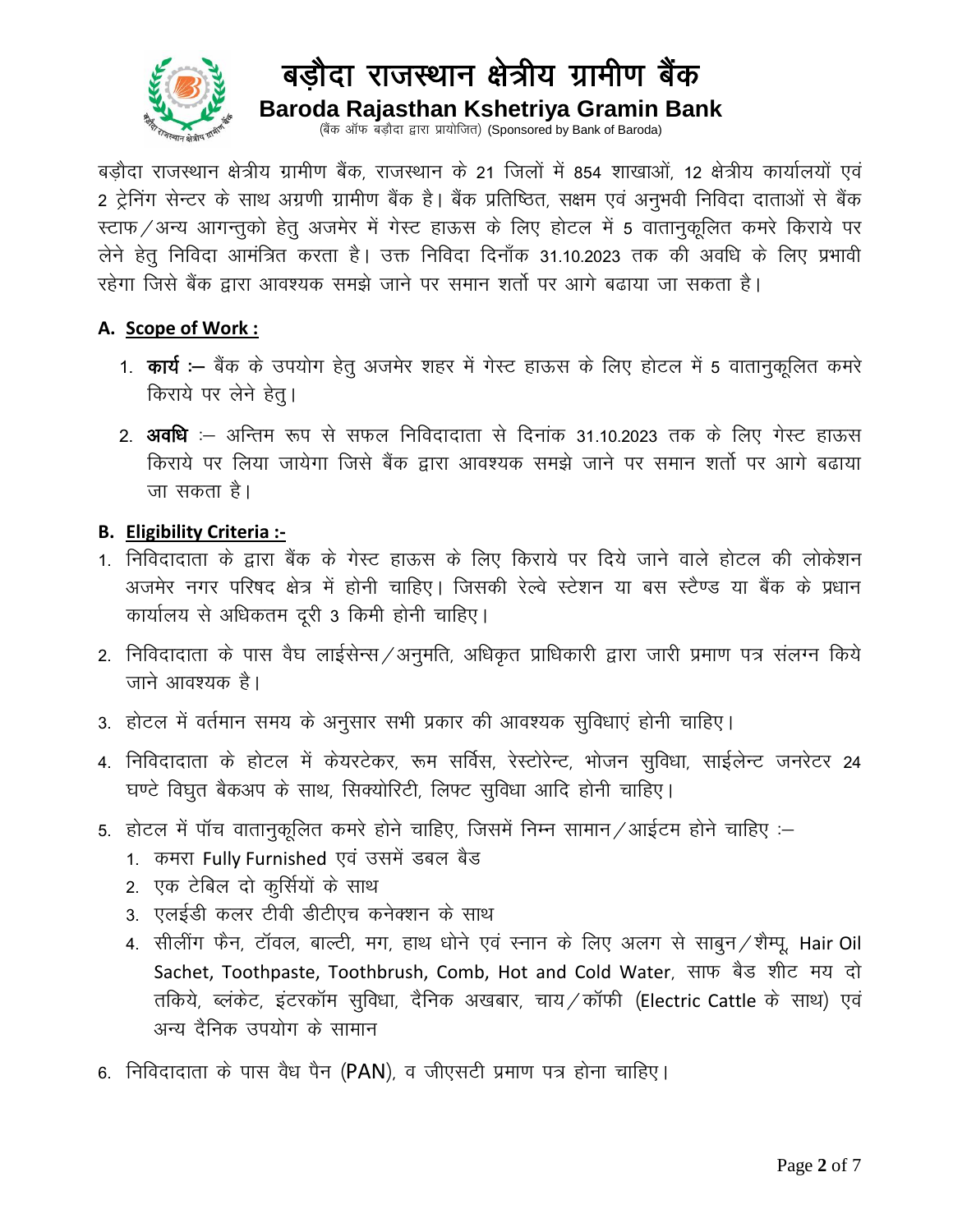

# बड़ौदा राजस्थान क्षेत्रीय ग्रामीण बैंक Baroda Rajasthan Kshetriya Gramin Bank<br>(बैंक ऑफ बड़ौदा द्वारा प्रायोजित) (Sponsored by Bank of Baroda)

### C. निविदा की अन्य शर्ते :-

- 1. निविदाकर्ता अपनी निविदा सीलबन्द लिफाफे में प्रेषित करें जिस पर **"बैंक के लिए गेस्ट हाऊस** किराये पर लेने हेतू निविदा" अंकित हो।
- 2. तकनीकी निविदा, आवेदन पत्र एवं Annexure 2 के साथ तथा वित्तीय निविदा दोनो अलग-अलग सील बन्द लिफाफों में बन्द कर एक अन्य लिफाफे में सीलबन्द कर प्रेषित की जावे।
- 3. सभी निविदाएं महाप्रबन्धक, बडौदा राजस्थान क्षेत्रीय ग्रामीण बैंक, प्रधान कार्यालय, प्लाट नम्बर 2343, द्वितीय तल, वैशाली नगर, अजमेर-305004 को प्रेषित की जावे।
- 4. अंतिम दिनांक एवं समय के पश्चात प्राप्त, अधुरी, कटिंग / ओवरराईटिंग वाली निविदा व शर्तो सहित निविदा स्वीकार नही की जायेगी।
- 5. निविदा के प्रस्तुतिकरण में डाक या अन्य कारणों से देरी हेतू बैंक उत्तरदायी नही होगा।
- 6. बैंक को किसी भी निविदा को स्वीकार करने / निरस्त करने का अधिकार होगा इस हेतु कारण बताना आवश्यक नहीं होगा।
- 7. निर्धारित दिनांक व समय तक प्राप्त निविदाओं की अहर्ता व तकनीकी रूप से योग्यता की जाँच की जावेगी। क्रय समिति द्वारा तकनीकी रूप से योग्य पाई गई निविदाओं के होटल की विजिट की जायेगी तथा विजिट में उपयुक्त पाये जाने पर ही सम्बन्धित निविदादाताओं की वित्तीय बिड खोली जावेगी।
- 8. निविदादाता के द्वारा दी गई जानकारी / सूचना के किसी भी समय गलत पाये जाने पर अर्नेस्ट मनी के रूप में दी गई राशि को जब्त कर, निविदा को निरस्त कर दिया जायेगा।
- 9. सफल निविदादाता से किये गये करार को करार अवधि के मध्य समाप्त करने का अधिकार बैंक को होगा। इस हेतू कारण बताना या किसी प्रकार का नोटिस देना आवश्यक नहीं होगा।
- 10. निविदादाताओं द्वारा सरकार / लोकल अथोरिटी द्वारा गेस्ट हाऊस के सम्बन्ध में दिये गये सभी प्रकार के निर्देशों की पालना करनी होगी। इस सम्बन्ध में अगर किसी भी प्रकार की देयता बनती है तो वह निविदादाता द्वारा वहन की जावेगी।
- 11. निविदादाता द्वारा बैंक के गेस्ट हाऊस हेतू अजमेर स्थित होटल में किराये पर दिये जाने वाले वातानुकूलित पॉच कमरे बैंक के लिए पूरे वर्ष हमेशा उपलब्ध रहेंगे।
- 12. बिल प्रस्तुतिकरण व पत्राचार आदि में डाक या अन्य कारणों से देरी हेतु बैंक उत्तरदायी नहीं होगा।
- 13. भविष्य में अगर सेवाओं में कमी पाई जाती है तो मासिक किराये के 10 प्रतिशत तक पेनल्टी लगाई जा सकती है। उक्त दोष की पुनरावृत्ति पर बैंक द्वारा करार को समाप्त किया जा सकता है। इस संबंध में बैंक का निर्णय अंतिम एवं मान्य होगा।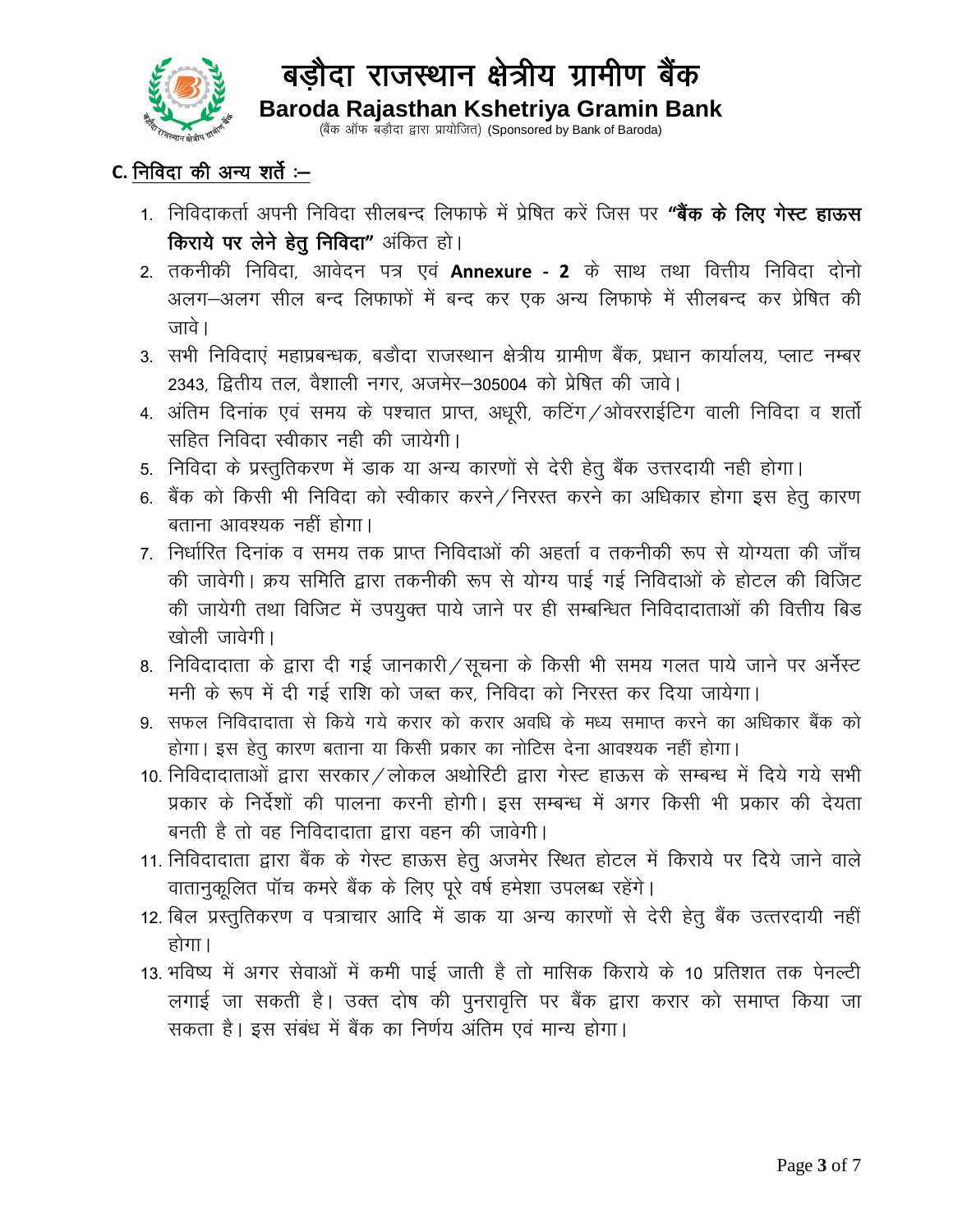

# बड़ौदा राजस्थान क्षेत्रीय ग्रामीण बैंक Baroda Rajasthan Kshetriya Gramin Bank<br>(बैंक ऑफ बड़ौदा द्वारा प्रायोजित) (Sponsored by Bank of Baroda)

- 14. निविदा फीस हेतु रू 2000 / का डीडी "Baroda Rajasthan Kshetriya Gramin Bank" के नाम अजमेर पर देय तकनीकी निविदा के साथ संलग्न करें। यह राशि Non – Refundable होगी ।
- 15. अर्नेस्ट मनी के रूप में रू 25000 / का डीडी "Baroda Rajasthan Kshetriya Gramin Bank" के नाम अजमेर पर देय तकनीकी निविदा के साथ संलग्न करें। असफल निविदादाताओ की उक्त राशि वापस लौटा दी जावेगी।
- 16. सफल निविदादाता को सूचीबद्ध करने हेतु हमारी बैंक की किसी भी शाखा से 4 वर्ष के लिए जारी रू 25000 / - की सावधि जमा हमारे बैंक के पास ग्रहणाधिकार में रखनी होगी। इस हेत् अर्नेस्ट मनी के रूप में दिया गया डिमान्ड ड्राफ्ट समायोजित किया जा सकेगा।
- 17. निविदा फीस या सिक्यूरिटी डिपॉजिट में छूट हेतू निर्धारित वैध प्रमाण पत्र प्रस्तुत करने पर निविदा फीस या सिक्यूरिटी डिपॉजिट से नियमानुसार छूट प्रदान की जा सकेगी।
- 18. निविदा के प्रत्येक पेज पर कंपनी/फर्म की सील एवं प्राधिकृत अधिकारी के हस्ताक्षर होने चाहिए।
- 19. सफल निविदादाता के साथ तीन वर्ष हेतु करार किया जायेगा लेकिन उक्त करार को वार्षिक आधार पर Review किया जायेगा।
- 20 सभी विवादों का न्याय क्षेत्र अजमेर होगा।

#### महाप्रबन्धक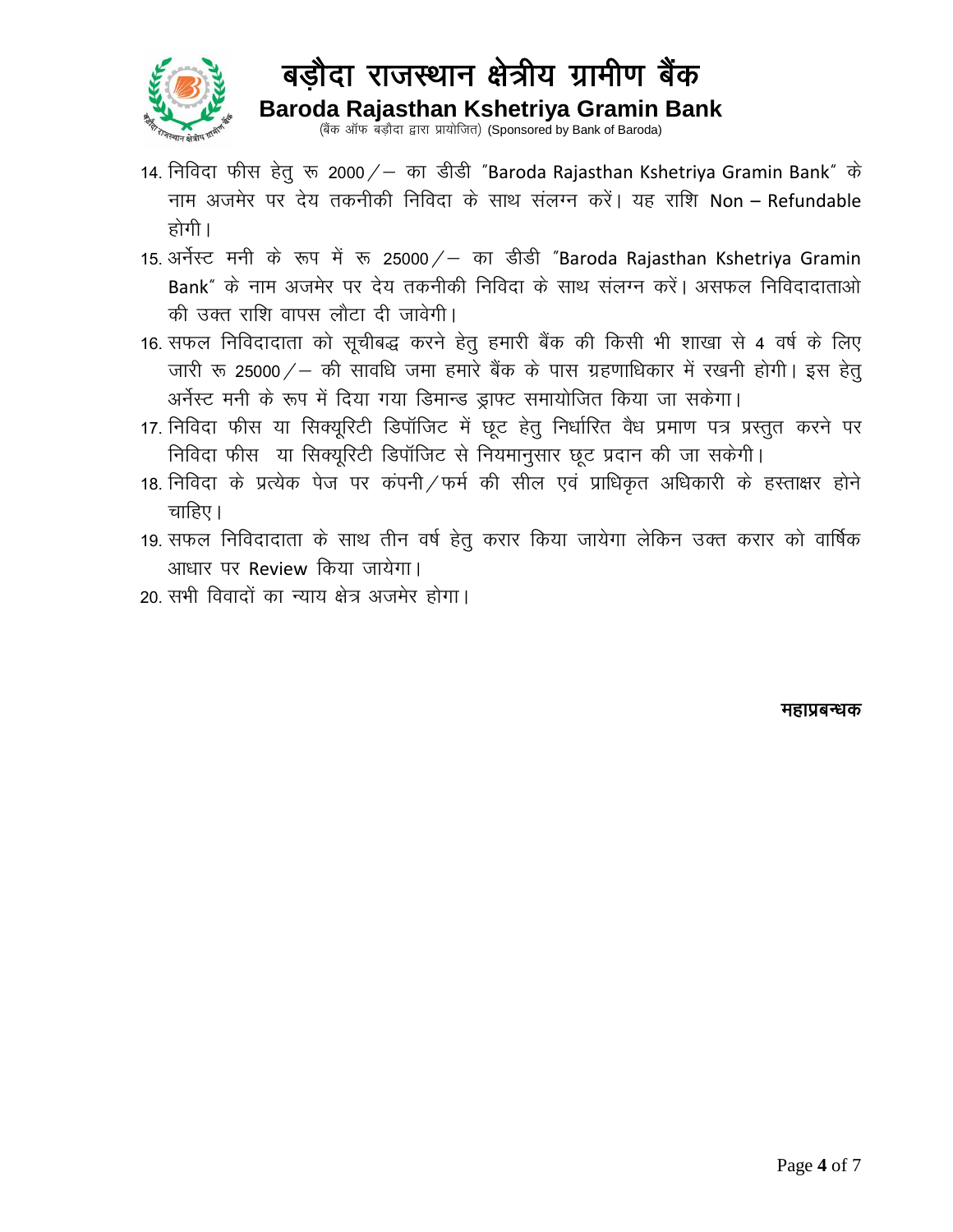

### बड़ौदा राजस्थान क्षेत्रीय ग्रामीण बैंक **Baroda Rajasthan Kshetriya Gramin Bank**

(बैंक ऑफ बड़ौदा द्वारा प्रायोजित) (Sponsored by Bank of Baroda)

**(Annexure-1)**

#### **Application Form**

| To<br>The General Manager<br>Baroda Rajasthan Kshetriya Gramin Bank |          |  |  |  |  |
|---------------------------------------------------------------------|----------|--|--|--|--|
| Head Office, Ajmer                                                  |          |  |  |  |  |
| Dear Sir,                                                           |          |  |  |  |  |
| <b>Sub: Proposal for Guest House at Ajmer</b>                       |          |  |  |  |  |
| Name of Hotel                                                       |          |  |  |  |  |
| <b>Hotel operating Since</b>                                        |          |  |  |  |  |
| Address                                                             |          |  |  |  |  |
| Phone No                                                            |          |  |  |  |  |
| Email ID                                                            |          |  |  |  |  |
| PAN No                                                              |          |  |  |  |  |
| <b>GST Registration Number</b>                                      | $\vdots$ |  |  |  |  |
| Name of owner/                                                      |          |  |  |  |  |
| Authorized person                                                   |          |  |  |  |  |

- 1- We are ready to provide 5 ACs rooms as per Tender conditions.
- 2- We have **accepted** all the Terms and conditions mentioned in Tender.
- 3- The required documents are enclosed.

Place: Yours faithfully Date: Case of the Tenderer and the United States (Signature & seal of the Tenderer)

#### Enclosures

- 1- Copy of Registration No/NOC/License /certificate
- 2- Copy of GST No
- 3- Copy of PAN Number
- 4- Hotel Photographs interior and outside
- 5- Copy of Ownership / Authority letter
- 6- Technical Bid form –Annexure Y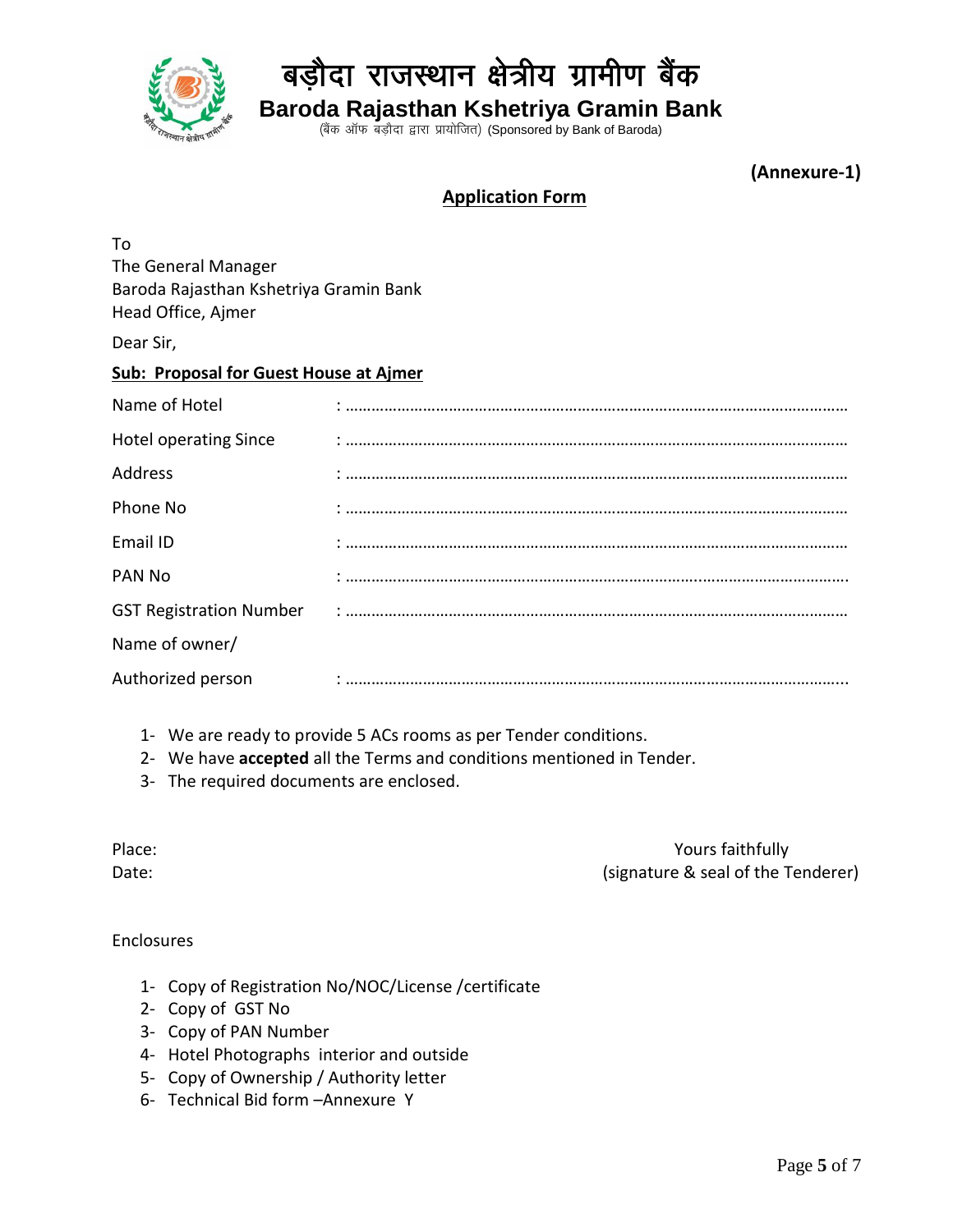

# बड़ौदा राजस्थान क्षेत्रीय ग्रामीण बैंक

**Baroda Rajasthan Kshetriya Gramin Bank**

(बैंक ऑफ बड़ौदा द्वारा प्रायोजित) (Sponsored by Bank of Baroda)

**(Annexure – 2)**

#### **Technical Bid- Form**

|                         | <b>Name of Hotel</b>                                                                                                                                                                                                                                                                                                                                                                                                                                                                                               |                                                                           |  |  |  |
|-------------------------|--------------------------------------------------------------------------------------------------------------------------------------------------------------------------------------------------------------------------------------------------------------------------------------------------------------------------------------------------------------------------------------------------------------------------------------------------------------------------------------------------------------------|---------------------------------------------------------------------------|--|--|--|
| <b>Complete Address</b> |                                                                                                                                                                                                                                                                                                                                                                                                                                                                                                                    |                                                                           |  |  |  |
| <b>S.N.</b>             | <b>Terms / Requirements</b>                                                                                                                                                                                                                                                                                                                                                                                                                                                                                        | Availability / Amenities provided by<br>Hotel (Please indicate Yes or No) |  |  |  |
| $\mathbf{1}$            | The Hotel Location in AJMER municipal area                                                                                                                                                                                                                                                                                                                                                                                                                                                                         |                                                                           |  |  |  |
|                         | The Hotel distance within 3 KM. from                                                                                                                                                                                                                                                                                                                                                                                                                                                                               |                                                                           |  |  |  |
|                         | $\triangleright$ Roadways Bus Stand                                                                                                                                                                                                                                                                                                                                                                                                                                                                                |                                                                           |  |  |  |
|                         | <b>OR</b>                                                                                                                                                                                                                                                                                                                                                                                                                                                                                                          |                                                                           |  |  |  |
|                         | $\triangleright$ Railway Station                                                                                                                                                                                                                                                                                                                                                                                                                                                                                   |                                                                           |  |  |  |
|                         | <b>OR</b>                                                                                                                                                                                                                                                                                                                                                                                                                                                                                                          |                                                                           |  |  |  |
|                         | Bank's Head Office Vaishali nagar Ajmer<br>➤                                                                                                                                                                                                                                                                                                                                                                                                                                                                       |                                                                           |  |  |  |
| $\overline{2}$          | The Hotel unit is approved / Valid license taken                                                                                                                                                                                                                                                                                                                                                                                                                                                                   |                                                                           |  |  |  |
|                         | from appropriate authority                                                                                                                                                                                                                                                                                                                                                                                                                                                                                         |                                                                           |  |  |  |
| $\overline{\mathbf{3}}$ | have all essential amenities as<br>The Hotel                                                                                                                                                                                                                                                                                                                                                                                                                                                                       |                                                                           |  |  |  |
|                         | available in modern day hotels.                                                                                                                                                                                                                                                                                                                                                                                                                                                                                    |                                                                           |  |  |  |
| 4                       | The Hotel have efficient management with<br>Caretaker, Room Service, Silent DG set for 24<br>Hour Power back-up, Security and Lift facility<br>etc                                                                                                                                                                                                                                                                                                                                                                 |                                                                           |  |  |  |
| 5                       | The Hotel accommodation / Amenities Available<br>5 AC Fully furnished double bedded Rooms,<br>$\bullet$<br>Table with 2 chairs, Ceiling fan,<br>$\bullet$<br>LCD color TV with DTH connections,<br>Towel, Bucket, Mug, Hand wash soap, Bath<br>soap, Hair oil sachet, Toothpaste & Brush,<br>Comb, Hot and Cold water,<br>Clean Bed sheet with pillow, Blanket,<br>$\bullet$<br>INTERCOM facility,<br>Daily Newspaper,<br>Daily Morning/Evening Tea With Electric<br>cattle<br>Other daily use items.<br>$\bullet$ | Hair Oil Sachet, Toothpaste,<br>Toothbrush, Comb,                         |  |  |  |
| 6                       | Acceptance of Agreement for Three year                                                                                                                                                                                                                                                                                                                                                                                                                                                                             |                                                                           |  |  |  |
| 7                       | Parking Facility                                                                                                                                                                                                                                                                                                                                                                                                                                                                                                   |                                                                           |  |  |  |